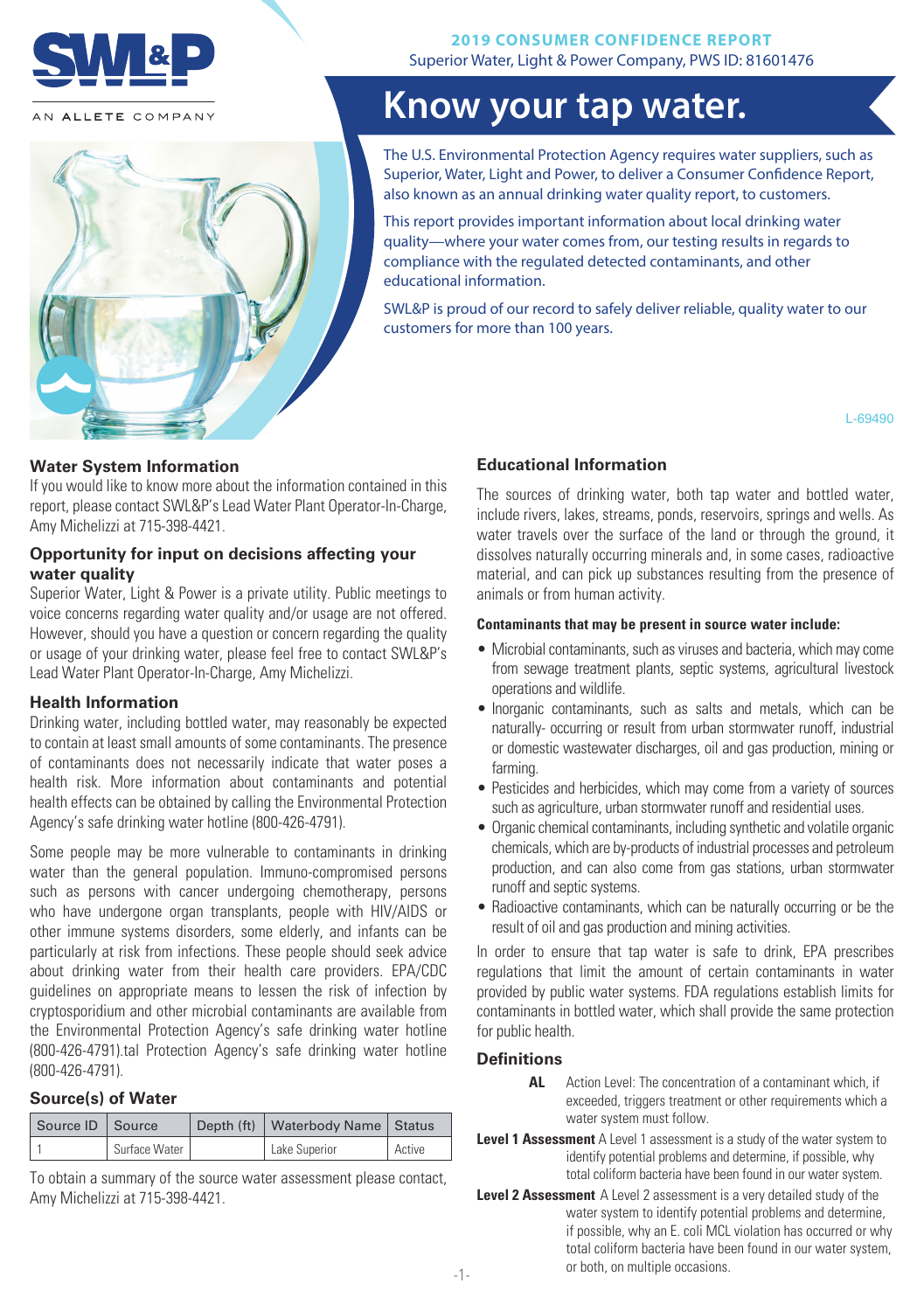| <b>MCL</b>   | Maximum Contaminant Level: The highest level of a<br>contaminant that is allowed in drinking water. MCLs are set<br>as close to the MCLGs as feasible using the best available |            | known or expected risk to health. MRDLGs do not reflect<br>the benefits of the use of disinfectants to control microbial<br>contaminants. |
|--------------|--------------------------------------------------------------------------------------------------------------------------------------------------------------------------------|------------|-------------------------------------------------------------------------------------------------------------------------------------------|
|              | treatment technology.                                                                                                                                                          | mrem/year  | Millirems per year: A measure of radiation absorbed by the body.                                                                          |
| MCLG         | Maximum Contaminant Level Goal: The level of contaminant                                                                                                                       | <b>NTU</b> | Nephelometric Turbidity Units.                                                                                                            |
|              | in drinking water below which there is no known or                                                                                                                             | pCi/l      | Picocuries per liter (a measure of radioactivity).                                                                                        |
|              | expected risk to health. MCLGs allow for a margin of safety.                                                                                                                   | ppm        | Parts per million, or milligrams per liter (mg/l).                                                                                        |
|              | <b>MFL</b><br>Million fibers per liter.                                                                                                                                        |            | Parts per billion, or micrograms per liter (ug/l).                                                                                        |
| <b>MRDL</b>  | Maximum Residual Disinfection Level: The highest level of<br>a disinfectant allowed in drinking water. There is convincing                                                     | ppt        | Parts per trillion, or nanograms per liter.                                                                                               |
|              | evidence that addition of a disinfectant is necessary for                                                                                                                      | ppq        | Parts per quadrillion, or picograms per liter.                                                                                            |
|              | control of microbial contaminants.                                                                                                                                             | TCR        | <b>Total Coliform Rule.</b>                                                                                                               |
| <b>MRDLG</b> | Maximum Residual Disinfectant Level Goal: The level<br>of a drinking water disinfectant below which there is no                                                                | TT         | Treatment Technique: A required process intended to reduce<br>the level of a contaminant in drinking water.                               |

**Detected Contaminants** Your water was tested for many contaminants last year. We are allowed to monitor for some contaminants less frequently than once a year. The following tables list only those contaminants which were detected in your water. If a contaminant was detected last year, it will appear in the following tables without a sample date. If the contaminant was not monitored last year, but was detected within the last 5 years, it will appear in the tables below along with the sample date.

| <b>DISINFECTION BYPRODUCTS</b> |             |            |             |                |           |                                         |                |                                          |
|--------------------------------|-------------|------------|-------------|----------------|-----------|-----------------------------------------|----------------|------------------------------------------|
| Contaminant (units)            | <b>Site</b> | <b>MCL</b> | <b>MCLG</b> | Level<br>Found | Range     | Sample<br>Date (if<br>prior to<br>2019) | Violation      | <b>Typical Source of Contaminant</b>     |
| HAA5 (ppb)                     | $SM-4$      | 60         | 60          | 24             | 14-39     |                                         | N <sub>0</sub> | Byproduct of drinking water chlorination |
| TTHM (ppb)                     | $SM-4$      | 80         | $\Omega$    | 35.4           | 26.7-53.0 |                                         | N <sub>0</sub> | Byproduct of drinking water chlorination |
| HAA5 (ppb)                     | $SM-5$      | 60         | 60          | 24             | $13 - 36$ |                                         | N <sub>0</sub> | Byproduct of drinking water chlorination |
| TTHM (ppb)                     | $SM-5$      | 80         | $\Omega$    | 45.0           | 30.3-55.3 |                                         | N <sub>0</sub> | Byproduct of drinking water chlorination |
| HAA5 (ppb)                     | $SM-6$      | 60         | 60          | 13             | $11 - 15$ |                                         | N <sub>0</sub> | Byproduct of drinking water chlorination |
| TTHM (ppb)                     | $SM-6$      | 80         | $\Omega$    | 41.0           | 30.5-54.0 |                                         | N <sub>0</sub> | Byproduct of drinking water chlorination |
| HAA5 (ppb)                     | $SM-7$      | 60         | 60          | 23             | $13 - 33$ |                                         | N <sub>0</sub> | Byproduct of drinking water chlorination |
| TTHM (ppb)                     | $SM-7$      | 80         | $\Omega$    | 31.5           | 20.5-41.5 |                                         | N <sub>0</sub> | Byproduct of drinking water chlorination |

| <b>INORGANIC CONTAMINANTS</b> |                 |                |                                |                |  |                                                   |                                   |                  |                                                                                                                                    |
|-------------------------------|-----------------|----------------|--------------------------------|----------------|--|---------------------------------------------------|-----------------------------------|------------------|------------------------------------------------------------------------------------------------------------------------------------|
| Contaminant (units)           | <b>Site</b>     | <b>MCL</b>     | <b>MCLG</b>                    | Level<br>Found |  | Range                                             | Sample Date<br>(if prior to 2019) | Violation        | <b>Typical Source of</b><br>Contaminant                                                                                            |
| Barium (ppm)                  |                 | $\overline{2}$ | $\overline{2}$                 | 0.011          |  | 0.011                                             |                                   | N <sub>0</sub>   | Discharge of drilling wastes;<br>Discharge from metal refineries;<br>Erosion of natural deposits                                   |
| Fluoride (ppm)                |                 | 4              | 4                              | 0.7            |  | 0.7                                               |                                   | N <sub>0</sub>   | Erosion of natural deposits; Water<br>additive which promotes strong<br>teeth; Discharge from fertilizer and<br>aluminum factories |
| Nitrate (N03-N) (ppm)         |                 | 10             | 10                             | 0.34           |  | 0.34                                              |                                   | N <sub>0</sub>   | Runoff from fertilizer use; Leaching<br>from septic tanks, sewage; Erosion<br>of natural deposits                                  |
| Sodium (ppm)                  |                 | n/a            | n/a                            | 7.10           |  | 7.10                                              |                                   | N <sub>0</sub>   | n/a                                                                                                                                |
| Contaminant (units)           | Action<br>Level | <b>MCLG</b>    | 90th Percentile<br>Level Found | # of Results   |  |                                                   | Sample Date<br>(if prior to 2019) | <b>Violation</b> | <b>Typical Source of</b><br>Contaminant                                                                                            |
| Copper (ppm)                  | $AL=1.3$        | 1.3            | 0.0630                         |                |  | 0 of 30 results<br>were above the<br>action level | 8/18/2017                         | N <sub>0</sub>   | Corrosion of household plumbing<br>systems; Erosion of natural deposits;<br>Leaching from wood preservatives                       |
| Lead (ppb)                    | $AL=15$         | $\mathbf 0$    | 5.40                           |                |  | 1 of 30 results<br>were above the<br>action level | 8/10/2017                         | N <sub>0</sub>   | Corrosion of household plumbing systems;<br>Erosion of natural deposits                                                            |